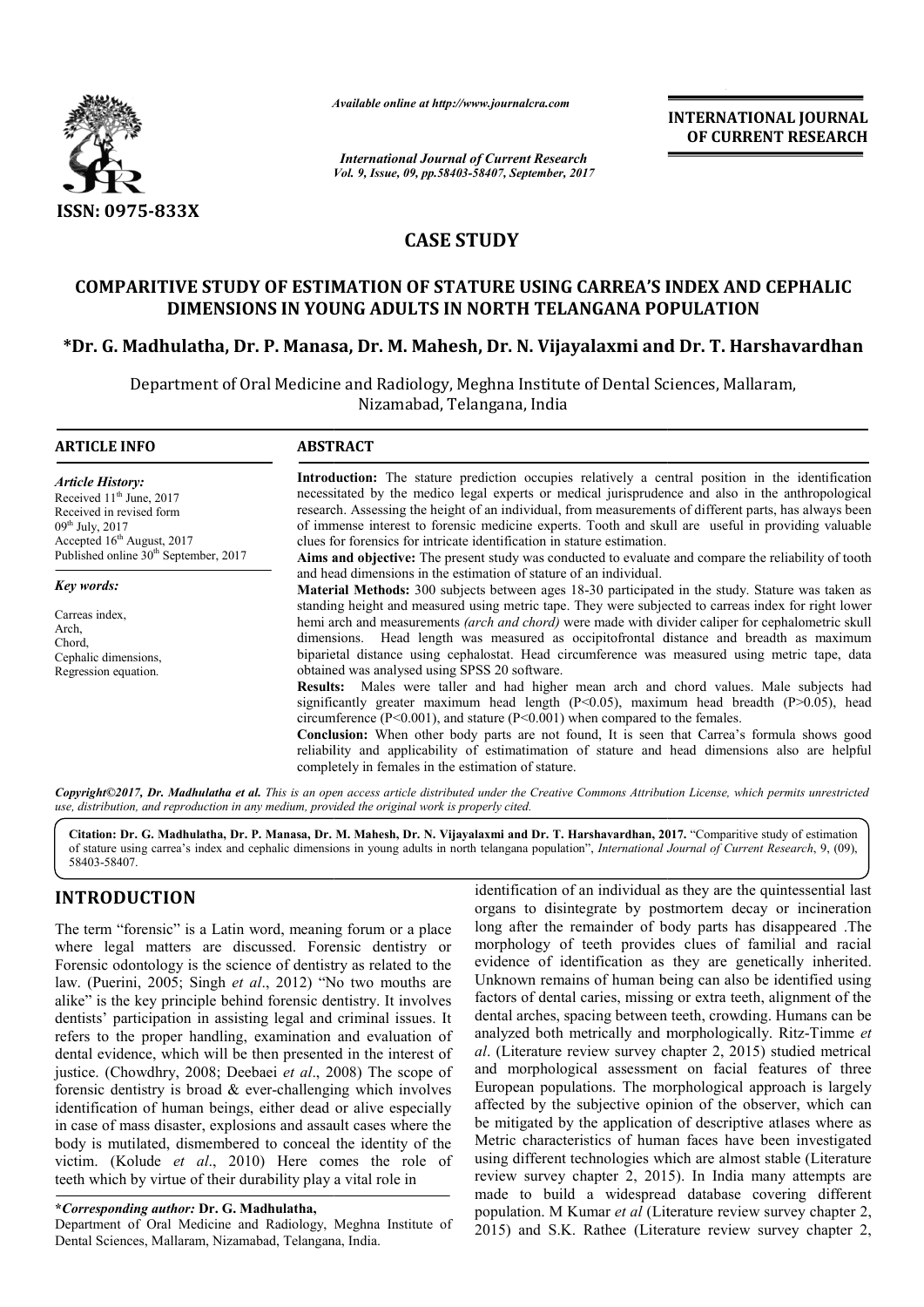2015) evaluated data on facial and cephalic anthropometry of Haryanvi adults. It has been seen that population of Mumbai (Literature review survey chapter 2, 2015), Odisha (Literature review survey chapter 2, 2015), Andhra (6) and North India (Literature review survey chapter 2, 2015) were studied for their mean cephalic index and were classified for their headform. Anthropometric measurements were used to assess cephalofacial proportions for morphological studies. Studies were also conducted on different samples of Indian population for deciding race and sex of an individual whose identity is unknown (Literature review survey chapter 2, 2015). Natural standing height of an individual is stature and it varies according to gender, chronological age, ancestry, individual development, and hormonal influence (Black and Ferguson, 2011). (Ukoha *et al*., 2015) It is important in anthropological research and forensics involving personal identification. Stature has a proportional biological relationship with every part of the human body, i.e. teeth, head, face, trunk, extremities. This relationship helps in calculating stature from dismembered and mutilated body parts like teeth in forensic examinations (Krishan, 2008a) (Krishan, 2008). Agnihotri *et al* (Literature review survey chapter 2, 2015) aimed to model stature for both male and female separately on the basis of craniofacial dimension. Anthropologists have investigated multiple bones of body on stature estimation long bones (Rollet1889), cranial height (Ryan and bidmos2007), scapula clavicle (shulin and fangwu (19883), metacarpels (Hameja1978), metatarsal (byyers*et al* 1989), tarsals (Holland 1995), vertebrae (nagesh and kumar 2006) even foot and shoe print by (Giles 1991) (Kalia *et al*., 2008). Almost all studies are focused on the reliability of dimensions of body in estimation of stature where as present is unique where it focused on the reliability and applicability of tooth & cephalic dimensionsin the estimation of stature.

#### **Aims and objectives**

- The aims and objectives of the present were to evaluate the reliability of tooth and head dimensions in the estimation of stature of an individual.
- Compare the reliability of tooth and head dimensions in the estimation of stature of an individual.

#### **Inclusion criteria**

All the subjects willing to participate and who had dimensionally stable teeth i.e, intact crowns without any loss of enamel and without any skeletal abnormalities were taken into the study.

#### **Exclusion criteria**

The subjects having any of the anterior teeth missing, any structural abnormalities of teeth, wasting diseases, periodontal diseases, subjects who had undergone or currently undergoing orthodontic treatment were excluded.

#### **Materials and methods**

A total of 300 subjects participated in the study both males and females of age 18-30 years. Informed consent was taken from all the subjects and following measurements were taken. Stature was measured as vertical distance from the vertex to the floor, where vertex is the highest point on the head when head is held in Frankfort horizontal plane. It was measured in millimeters with a height meter where the subjects stood erect on the horizontal resting plane with bare foot with back of the shoulders and buttocks touching the wall. Modified Carrrea's index using divider and a stainless steel scale was used for measuring tooth dimensions. The mesiodistal width of the lower central incisor, lateral incisor and canine on one side were recorded and summed. This was termed as ARCH. Later linear distance between mesial edge of central incisor and distal edge of canine of same side was measured. It was termed as CHORD.

Stature was estimated using formulas as given below Maximum stature: - arch in mm x 6 x 3.14 x 100/2 Minimum stature: - chord in mm x  $6 \times 3.14 \times 100/2$ 

Cephalic dimensions were taken by making the subjects sit or stand erect with head in stationary position using cephalostat. Maximum head length (occipitofrontal distance):- It was measured from glabella to opsithocranium.

Maximum head breadth (biparietal distance):- It was measured between two euryas (the most lateral points of parietal bones).

Horizontal head circumference: - it is the maximum circumference of the head which was measured from just above the glabella area to the area near the top of the occipital bone using a soft metric tape.



**Figure 1. Arch**



**Figure 2. Chord**

1. Measure Around Head: 2. Measure Front to Back:

3 Moasure Far to Far:







**Figure 3. Head circumference**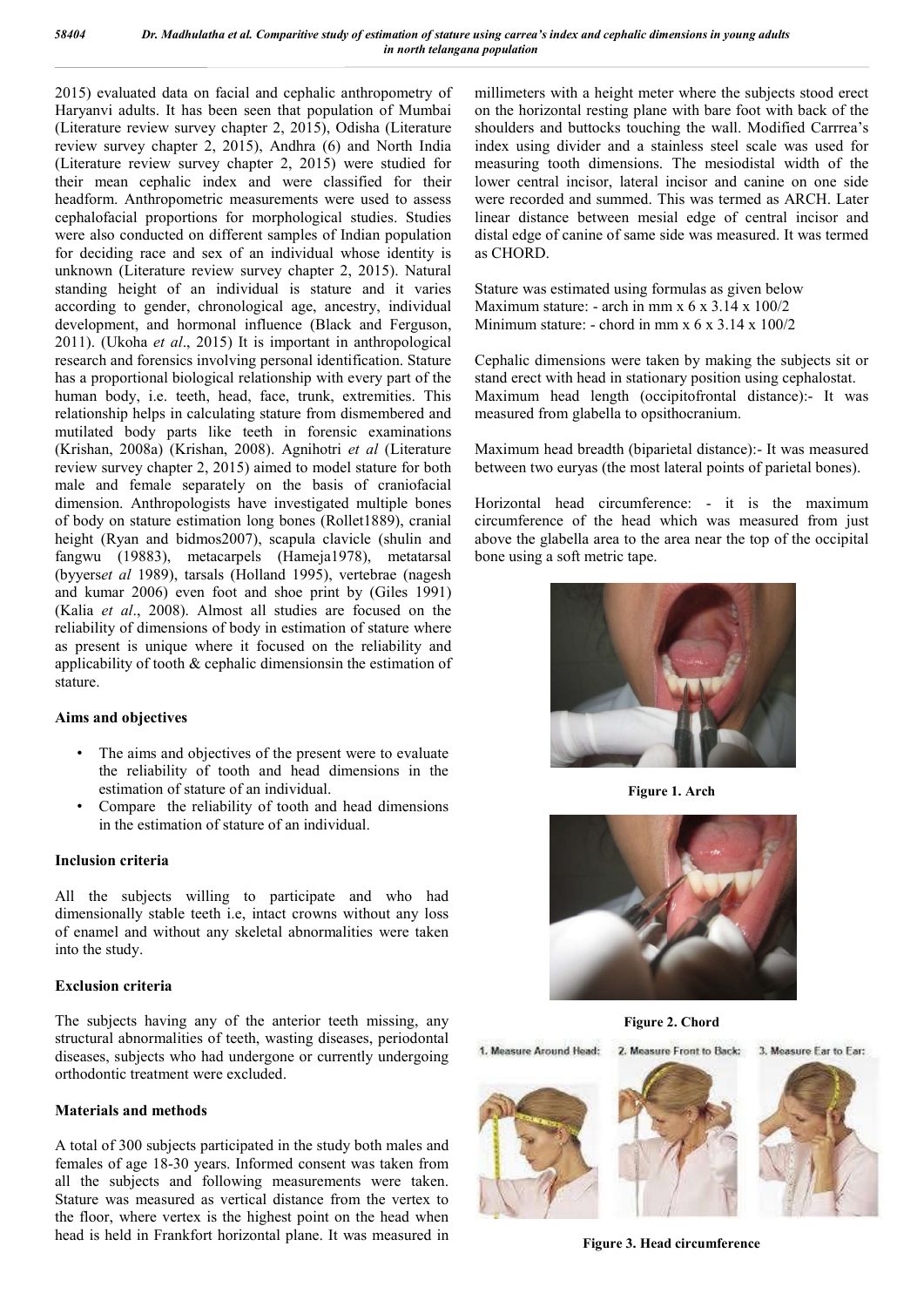**RESULTS**



**Figure 4. Height meter**

All the obtained values were sent for statistical analysis where mean, SD, t-value, p-value and correlation coefficient were calculated using Karlpearson's Correlation & Linear regression Analysis.

In evaluating  $&$  comparing the reliability of tooth and head dimensions in the estimation of stature of an individual the results are as follows Males were taller and had higher mean arch and chord values. Male subjects had significantly greater maximum head length (P<0.05), maximum head breadth  $(P>0.05)$ , head circumference  $(P<0.001)$ , and stature  $(P<0.001)$ when compared to the females. Table 2 shows comparision of Regression Analysis of Arch versus Height and Chord versus Height in Gender that males has good correlation (-0.447) in stature estimation than and it is significant (0.000 –pvalue) Table 1 shows the comparision of minimum and maximum stature of an individual with arch and chord of teeth between males and females. Males were taller and had higher mean arch and chord values. Males had significantly greater maximum head length (P<0.05), maximum head breadth  $(P>0.05)$ , head circumference  $(P<0.001)$ , and stature  $(P<0.001)$ when compared to the females. Table 2 shows comparision of Regression Analysis of Arch versus Height and Chord versus Height in Gender

**Table 1. Correlation Analysis between Stature and Arch, Chord**

| Measurements             | Males                       |           | Females                     |         |  |
|--------------------------|-----------------------------|-----------|-----------------------------|---------|--|
|                          | Correlation Coefficient (R) | P Value   | Correlation Coefficient (R) | P Value |  |
| Minimum Stature Vs Arch  | 0.914                       | 0.000 S   | 0.925                       | 0.000 S |  |
| Minimum Stature Vs CHORD | 0.255                       | $0.021$ S | 0.344                       | 0.000 S |  |
| Maximum Stature Vs Arch  | 0.315                       | 0.004 S   | 0.346                       | 0.000 S |  |
| Maximum Stature Vs CHORD | 0.907                       | 0.000 S   | 0.943                       | 0.000 S |  |

**Table 2. Regression Analysis of Arch Vs Height and Chord Vs Height in Gender**

| Gender | Measurements    | Regression Equation             | Correlation | P Value    |
|--------|-----------------|---------------------------------|-------------|------------|
| Male   | Arch Vs Height  | Arch = $35.0 - 0.0827$ Height   | $-0.447$    | 0.000 S    |
|        | Chord Vs Height | $Chord = 1.66 + 0.00113$ Height | 0.100       | $0.369$ NS |
| Female | Arch Vs Height  | Arch = $25.2 - 0.0200$ Height   | $-0.098$    | $0.151$ Ns |
|        | Chord Vs Height | $Chord = 1.63 + 0.00136$ Height | 0.098       | $0.150$ NS |

**Table 3. Mean comparison of Head Circumference (mm), Head Length (mm) and Head Breadth (mm) in Male and Female groups**

| <b>MALE</b>      | <b>FEMALE</b>    | <b>DIFFERENCE</b> |           | <b>P VALUE</b> |  |
|------------------|------------------|-------------------|-----------|----------------|--|
| MEAN#SD          | MEAN#SD          | MEAN#SD           |           |                |  |
| $56.35 \pm 2.27$ | 55 $25\pm 2.14$  | $1.10\pm0.13$     | 3.926     | 0.000 S        |  |
| $20.30 \pm 1.00$ | $19.97 \pm 1.03$ | $0.33 \pm 0.03$   | 2.489     | 0.013 S        |  |
| $17.33 \pm 0.99$ | $17.16\pm1.07$   | $0.17 \pm 0.08$   | $\pm 200$ | 0.231 NS       |  |
|                  |                  |                   |           | <b>TVALUE</b>  |  |

**Table 4. Height Estimation of Males by using H.C, HL and HB**

| Measurements in males group | Regression equation                               | $\mathbb{R}^2$ | P value    |
|-----------------------------|---------------------------------------------------|----------------|------------|
| Height vs h.c               | $HEIGHT = 119 + 0.865$ H.C                        | 3.80%          | $0.079$ NS |
| Height vs hl                | $HEIGHT = 87.8 + 3.94 H.I.$                       | 15.30%         | 0.000 S    |
| Height vs hb                | $HEIGHT = 113 + 3.15 H.B$                         | 970%           | 0.005 S    |
| Height vs hc, h.l, h.b      | $HEIGHT = 29.1 - 0.086$ H.C + 4.18 H.L + 3.39 H.B | 26.30%         | 0.000 S    |

#### **Table 5. Height Estimation of females by using H.C, HL and HB**

| Measurements in female group | Regression equation                               | $R^2$    | P value   |
|------------------------------|---------------------------------------------------|----------|-----------|
| HEIGHT VS H.C                | $HEIGHT = 107 + 0.951 H.C$                        | $6.00\%$ | 0.000 S   |
| HEIGHT VS HL                 | $HEIGHT = 133 + 1.34 H.L.$                        | 2.80%    | 0 0 1 4 S |
| <b>HEIGHT VS HB</b>          | $HEIGHT = 131 + 1.62 H.B$                         | 4 30%    | 0.002 S   |
| HEIGHT VS HC, H.L, H.B       | HEIGHT = $78.4 + 0.491$ H.C + 1.30 H.L + 1.62 H.B | $1010\%$ | 0.000 S   |

**Table 6. Regression Analysis for comparision of stature with head dimensions and arch and chord in males and females**

| Measurements in | <b>REGRESSION EQUATION</b>                        | $\mathbf{R}^2$ | S.E     | P value   |
|-----------------|---------------------------------------------------|----------------|---------|-----------|
| Male group      | HEIGHT = $29.1 - 0.086$ H.C + 4.18 H.L + 3.39 H.B | 26.30%         | 8 7 9 8 | 0.000 S   |
| Female group    | $HEIGHT = 78.4 + 0.491$ H.C + 1.30 H.L + 1.62 H.B | $1010\%$       | 7938    | 0.000 S   |
| Male group      | $HEIGHT = 188 - 2.75 ARCH + 20.7 CHORD$           | 25 10%         | 8812    | 0.000 S   |
| Female group    | $HEIGHT = 155 - 0.701 ARCH + 10.4 CHORD$          | 2.80%          | 8235    | $0.001$ S |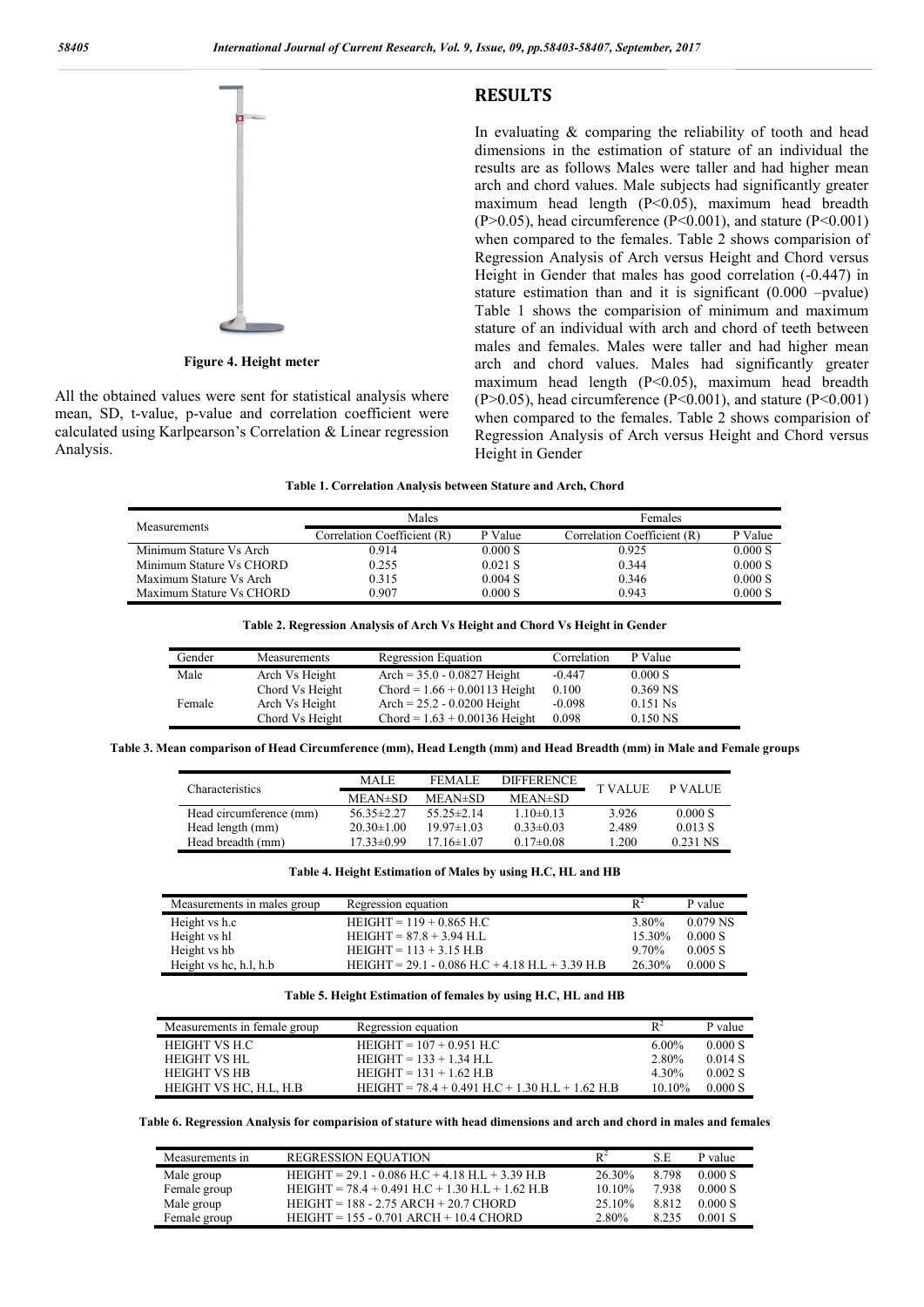Table 3 shows Mean comparison of Head Circumference (mm), Head Length (mm) and Head Breadth (mm) in Male and Female groups. Table 4 shows Regression equation analysis of head dimensions to height in males where except head circumference all are significant. Table 5 shows Regression equation analysis of head dimensions to height in females where all the dimensions are significant  $(P<0.05)$ . Table 6 shows Regression equation analysis of arch, chord & head dimensions to height in males females where all the dimensions are highly significant (P<0.05).



**Scatter plot 1 of male group- min and max stature - arch and chord**



**Scatter plot 2 of male group- min and max height-chord**



**Scatter plot 3 of female group- min and max height-arch and chord**



**Scatter plot 4 of H.C, H.L.H.B VS HEIGHT**



**Scatter plot 5 of H.C, H.L.H.B VS HEIGHT**

### **DISCUSSION**

There exists biological relationship between bones and body parts and is verymuch useful in determining the height from long bones (Krishan, 2008; Boldsen, 1984). However, this cannot be said to be true in case of teeth where no defined relation between the lengths of teeth exists in relation to body parts and the development of teeth is not directly related to the development of other body parts. Still, teeth could be used as a reliable source for stature estimation especially in those forensic cases where other body parts are not available for forensic examination (Lima *et al*., 2008). The type of the head and face depend on many factors, such as racial and ethnical affiliation, genetic influence, traditions, nutrition, environment and climate. The cephalofacial dimensions are different for different people (Rexhepi and Meka, 2008). Cavalcanti *et al* had used two methods of measuring cast dental elements for estimating height through the Carrea´s index. In the one he called conventional, the arch was measured with a millimeter tape, and the chord, with a caliper; in the modified method, the arch and the chord were measured with a divider caliper. The study observed that, in the modified method, the rate of success was higher in males (100%) than in females (93.3%) (Cavalcanti, 2007), which is in accordance with the presnt study where it utilized modified method. In comparison with a study conducted by Lima *et al* in subjects in the age group of 18 to 30 years, (Lima *et al*., 2008; Rayapureddy Sruthi *et al*., 2016), & observed higher success rates for right side. This is in same in case of present study where as these are contradictory to cavalcanti finding where left side was significant (Cavalcanti